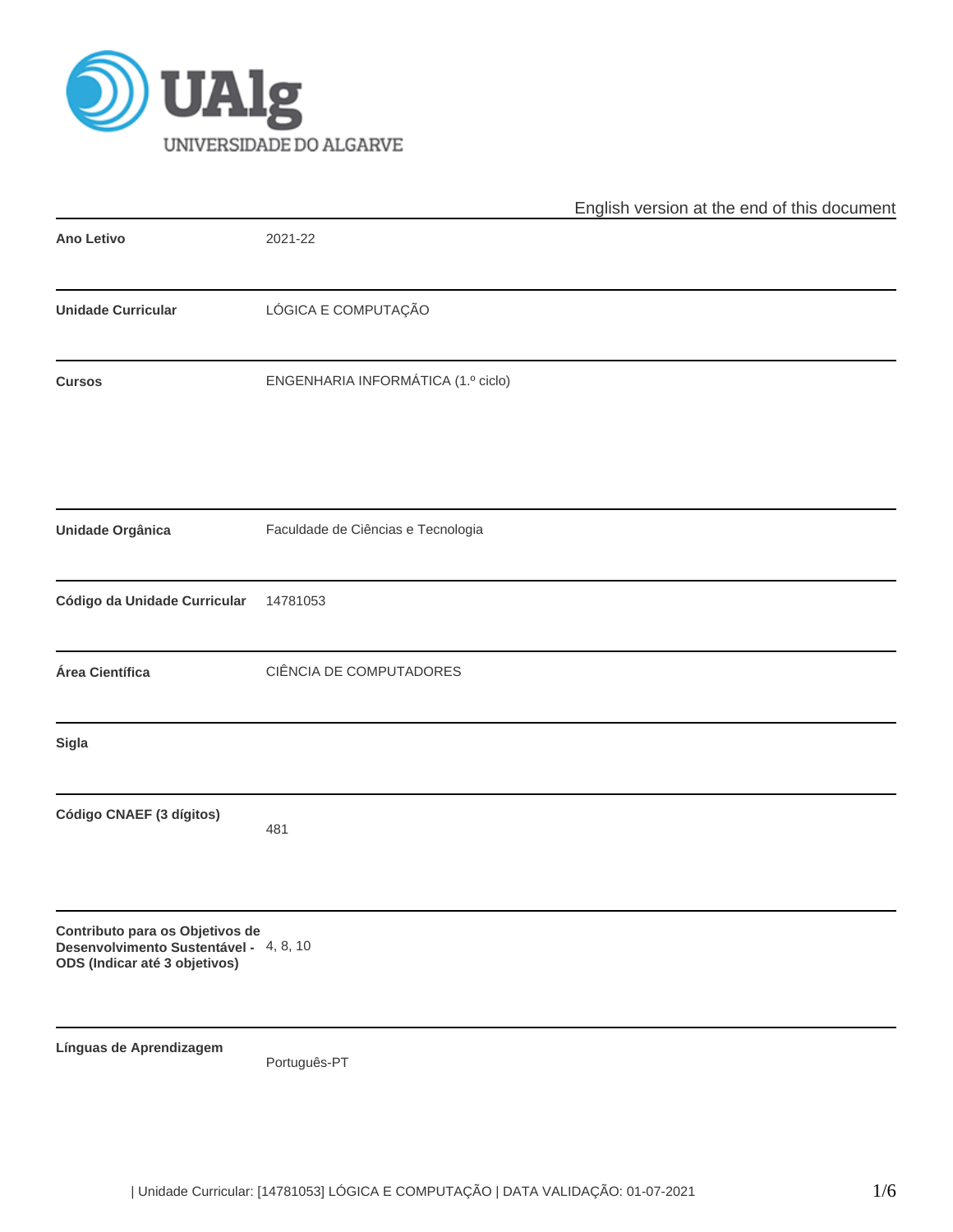

**Modalidade de ensino**

Presencial e/ou a distância.

**Docente Responsável** Daniel da Silva Graça

| <b>I DOCENTE</b>        | <b>TIPO DE AULA</b> | <b>TURMAS</b> | TOTAL HORAS DE CONTACTO (*) |
|-------------------------|---------------------|---------------|-----------------------------|
| Daniel da Silva Graca   |                     |               | $28^{-}$                    |
| I Diana Ferreira Rodelo |                     | TP1:TP2       | 56TP                        |

\* Para turmas lecionadas conjuntamente, apenas é contabilizada a carga horária de uma delas.

| <b>ANO</b> | <b>PERIODO DE FUNCIONAMENTO*</b> | <b>HORAS DE CONTACTO</b> | <b>HORAS TOTAIS DE TRABALHO</b> | <b>ECTS</b> |
|------------|----------------------------------|--------------------------|---------------------------------|-------------|
| _റ0        | ິ<br>ےت                          | 28T; 28TP                | 156                             |             |

\* A-Anual;S-Semestral;Q-Quadrimestral;T-Trimestral

# **Precedências**

Sem precedências

## **Conhecimentos Prévios recomendados**

Recomenda-se que o aluno tenha conhecimentos básicos de Matemática (incluindo noções elementares de teoria de conjuntos, de grafos, e de funções), assim como conhecimentos básicos de programação.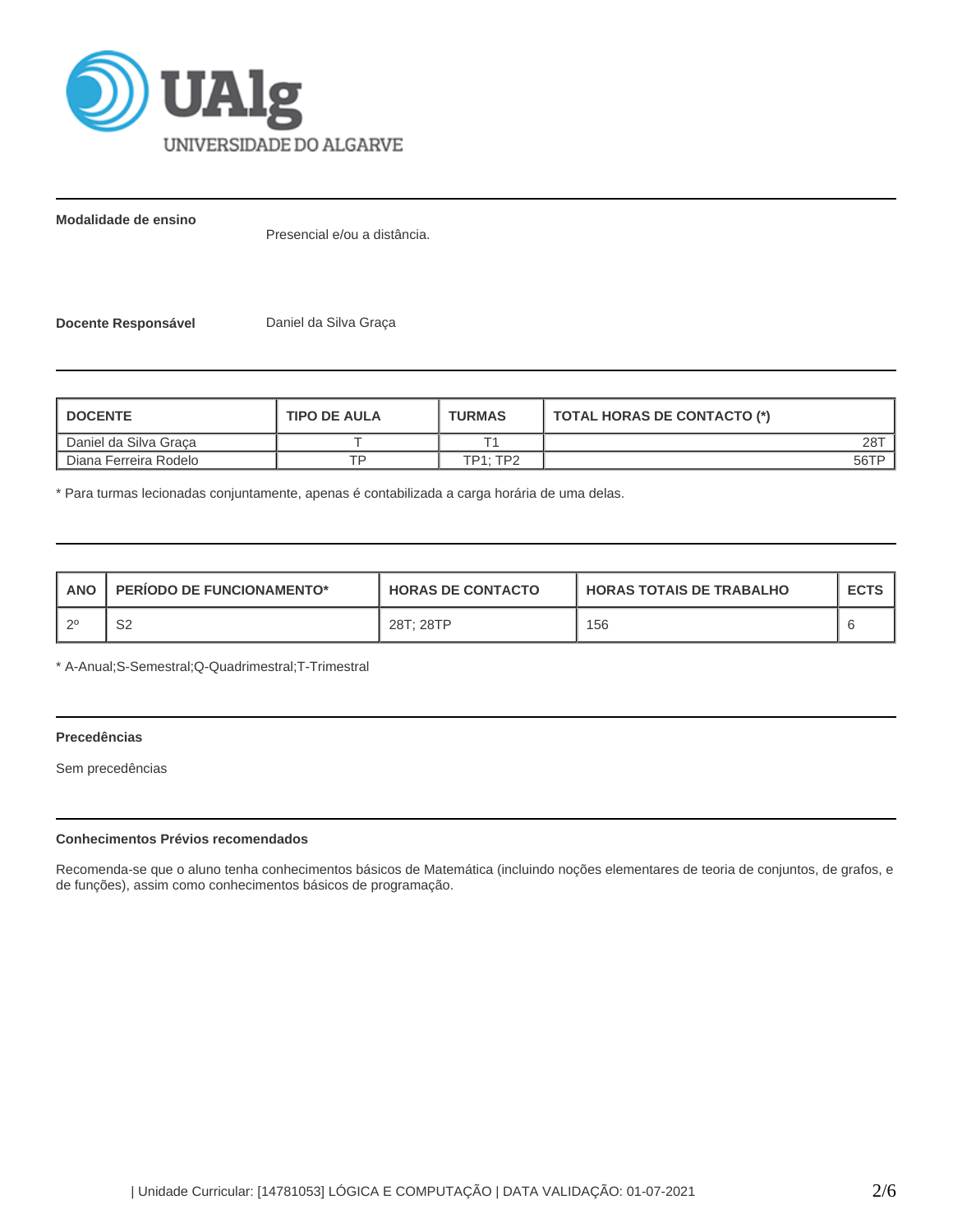

### **Objetivos de aprendizagem (conhecimentos, aptidões e competências)**

Após concluir esta unidade curricular, os alunos deverão ser capazes de:

- Converter expressões lógicas informais em fórmulas do cálculo proposicional e do cálculo de predicados.
- Determinar a validade de uma fórmula lógica, utlizando uma abordagem semântica.
- Utilizar regras de inferência para construir demonstrações no cálculo proposicional e de predicados.
- Obter fórmulas em forma normal disjuntiva/conjuntiva/prenexa a partir uma fórmula inicial dada.
- Discutir o conceito de máquina de Turing e identificar algumas das suas variantes.
- Conceber máquinas de Turing que decidam uma linguagem dada.
- Explicar o que são problemas não-computáveis e a sua significância, e identificar o Problema da Paragem como sendo um problema não-computável.
- Definir as classes P e NP e discutir a importância do problema "P=NP?".

#### **Conteúdos programáticos**

1) Cálculo Proposicional: sintaxe, semântica, sistemas dedutivos (dedução natural), resultados de correção e completude.

2) Lógica de primeira ordem (cálculo de predicados): sintaxe, semântica, sistemas dedutivos (dedução natural), resultados de correção e completude.

3) Introdução à Teoria da Computabilidade: máquinas de Turing, tese de Church-Turing, problemas não-computáveis.

4) Complexidade Computacional: definições básicas, as classes P e NP, o problema "P = NP?", problemas NP-completos.

#### **Metodologias de ensino (avaliação incluída)**

Haverá aulas teóricas para apresentação dos conceitos teóricos, e aulas teórico-práticas onde será exemplificado a aplicação dessa teoria, através de exemplos e resolução de problemas. Será facultada uma sebenta de apoio especialmente concebida para a disciplina, contendo toda a teoria relevante, bem como exemplos resolvidos. Também será fornecida uma lista de problemas, alguns dos quais serão resolvidos nas aulas, e outros serão deixados para que os alunos os resolvam em casa.

Haverá dois testes durante o semestre. Serão aprovados, e dispensados de exame, todos os alunos cuja média aritmética das notas obtidas nos testes seja igual ou superior a 9,5 valores. Os restantes alunos poderão ser aprovados por exame com classificação igual ou superior a 9,5 valores. Qualquer aluno poderá ser sujeito a uma prova complementar para confirmação das notas dos testes e/ou exames.

### **Bibliografia principal**

- [1] Sebenta fornecida pelo docente.
- [2] M. Ben-Ari. Mathematical Logic for Computer Science. 3rd edition. Springer, 2012.
- [3] M. Sipser. Introduction to the Theory of Computation, 3rd edition, Cengage Learning, 2012.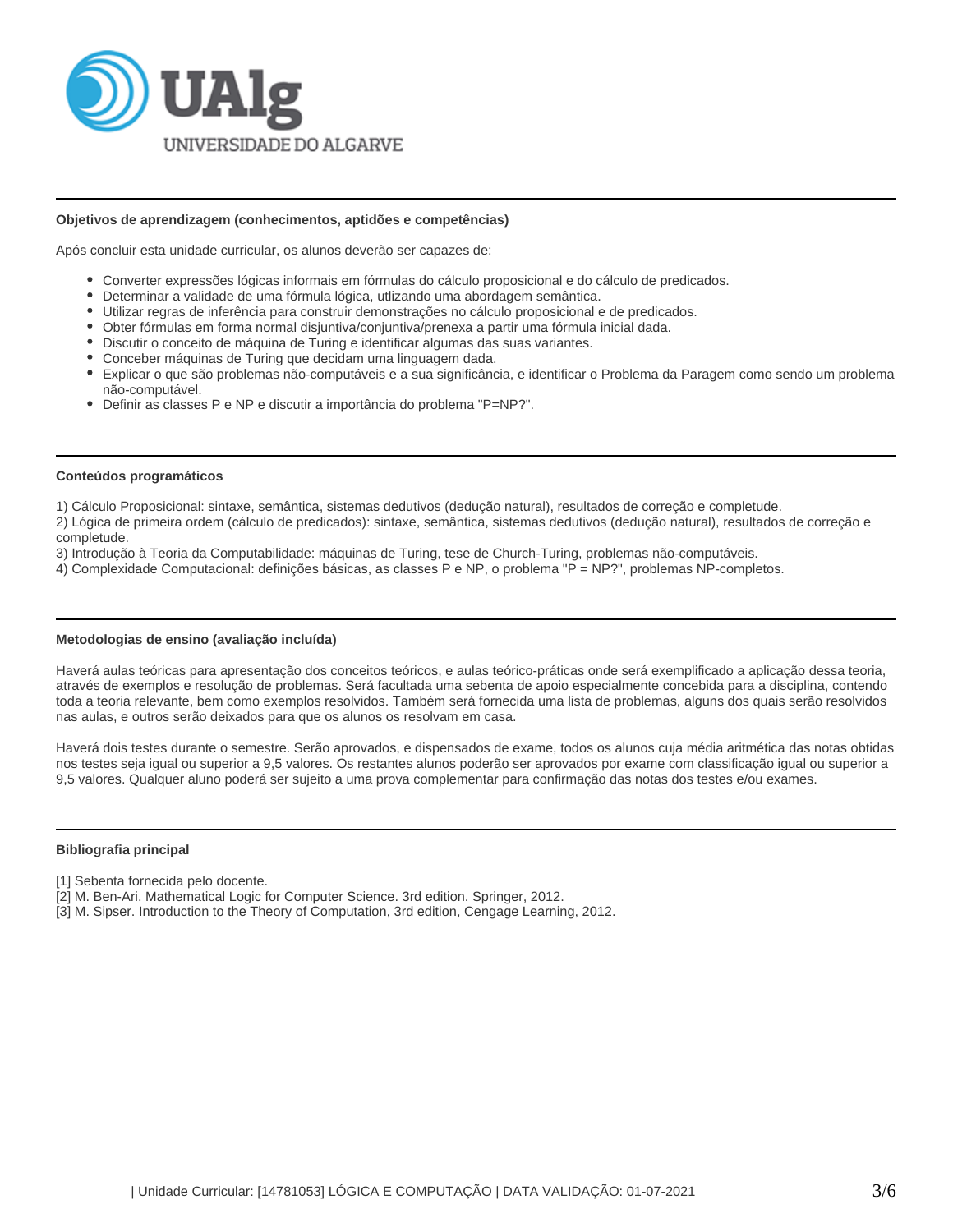

| <b>Academic Year</b>                                                                                   | 2021-22                                    |
|--------------------------------------------------------------------------------------------------------|--------------------------------------------|
| <b>Course unit</b>                                                                                     | LOGIC AND COMPUTATION                      |
| <b>Courses</b>                                                                                         | INFORMATICS (COMPUTER SCIENCE) (1st Cycle) |
| <b>Faculty / School</b>                                                                                | FACULTY OF SCIENCES AND TECHNOLOGY         |
| <b>Main Scientific Area</b>                                                                            |                                            |
| Acronym                                                                                                |                                            |
| <b>CNAEF</b> code (3 digits)                                                                           | 481                                        |
| <b>Contribution to Sustainable</b><br><b>Development Goals - SGD</b><br>(Designate up to 3 objectives) | 4, 8, 10                                   |
| Language of instruction                                                                                | Portuguese-PT                              |
| <b>Teaching/Learning modality</b>                                                                      |                                            |

Presential and/or online at distance.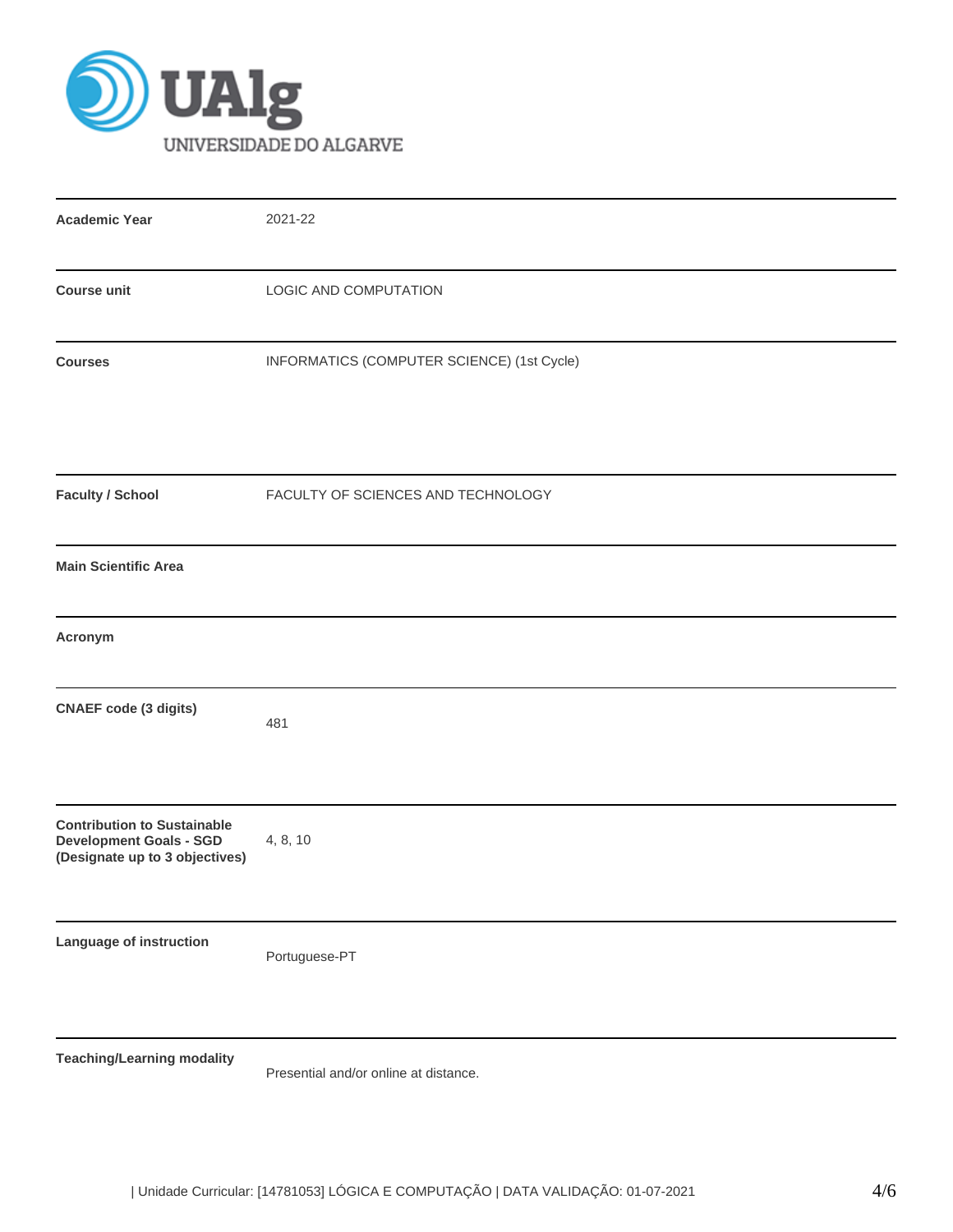

**Coordinating teacher** Daniel da Silva Graça

| Teaching staff                 | Type      | <b>Classes</b>  | Hours (*) |  |
|--------------------------------|-----------|-----------------|-----------|--|
| Daniel da Silva Graca          |           |                 | 287       |  |
| <b>I</b> Diana Ferreira Rodelo | <b>TD</b> | <b>TP1: TP2</b> | 56TP      |  |

\* For classes taught jointly, it is only accounted the workload of one.

| $C_{\alpha}$<br>.<br>wor |          | ים | <b>Trea</b> |    |             |    |     | ัotal |
|--------------------------|----------|----|-------------|----|-------------|----|-----|-------|
|                          | ⊶וו<br>┅ | ШC |             | ШΟ | $\parallel$ | ١К | IІC | 50    |

T - Theoretical; TP - Theoretical and practical ; PL - Practical and laboratorial; TC - Field Work; S - Seminar; E - Training; OT - Tutorial; O - Other

### **Pre-requisites**

no pre-requisites

# **Prior knowledge and skills**

We recommend that students have a basic knowledge of mathematical concepts such as set theory, graphs, or functions, and an elementary knowledge of how to program.

### **The students intended learning outcomes (knowledge, skills and competences)**

At the end of this curricular unit, students should be able to:

- Convert logical statements from informal language to propositional and predicate logic expressions.
- Determine the validity of a logical formula, using a semantic approach.
- Use the rules of inference to construct proofs in propositional and predicate logic.
- To obtain normal disjunctive/conjunctive/prenex formulas from a given formula.
- Discuss the concept of Turing machines and to recognize some of its variants.
- Design Turing machines which decide a specified language.
- Explain what are non-computable problems and their significance, and to identify the Halting Problem as a non-computable problem.
- Define the classes P and NP and discuss the importance of the problem "P=NP?".

#### **Syllabus**

1) Propositional Logic: syntax, semantics, deductive systems (natural deduction), soundness and completeness results.

- 2) First-order logic (predicate calculus): syntax, semantics, deductive systems (natural deduction), soundness and completeness results.
- 3) Introduction to the Theory of Computation: Turing machines, Church-Turing thesis, non-computable problems.
- 4) Computational Complexity: basic definitions, classes P and NP, the problem "P = NP?", NP-complete problems.